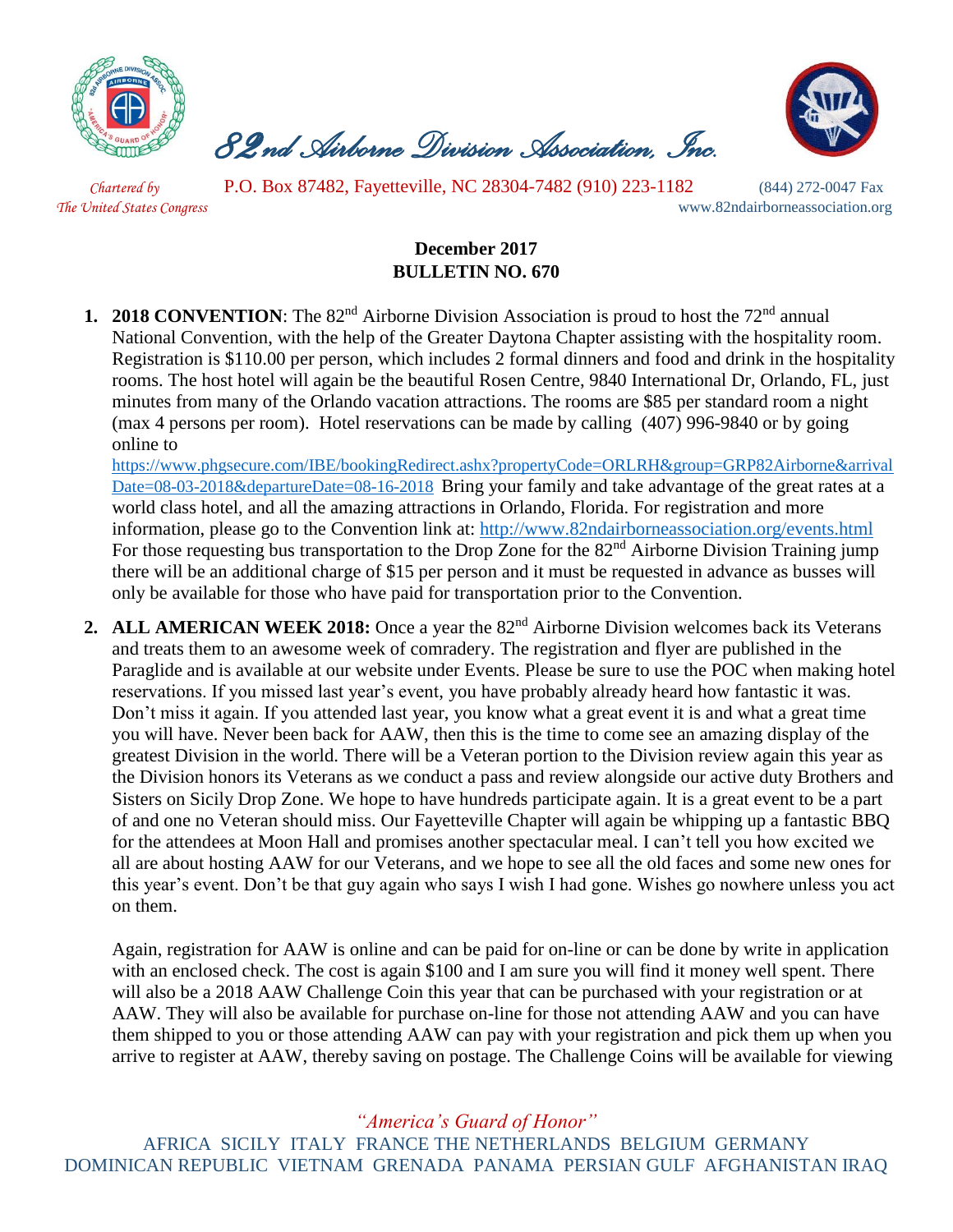



on our website so check them out. We hope to have a representation of the coin available on the website shortly.

**Auction Baskets**: During AAW this year, we will be having nightly auctions at the main hospitality room. We are asking that at least one chapter per state, or the Chapters within a state combine to donate a basket that reflects the uniqueness of the state. Please include a list of the items in your basket. *Please notify National of your Chapter's participation so that we can plan accordingly*. Your support is greatly appreciated, and we are very thankful for the baskets we have received in the past. They have been a big hit and went a long way in supporting the Association.

- **3. IRS NOTIFICATIONS**: Once again, the IRS is sending letters to some of our Chapters stating that their Form 990 has not been sent in. We have confirmed with our accountant that all forms have been turned in and were on time. If you receive one of these notification, please either email it to National or send it to us via mail. Our accountant is working to correct this issue
- **4. CHANGE IN CHAPTER OFFICERS**: Some Chapters have elections this time of year and elect new officers. Elected Chapter Officers must be members in good standing and annual members must be current. Please provide Chapter Officer Changes to National as soon as possible so that we can update our files, the Paraglide and the Association website. Please be sure to give any newly elected Chairmen access to the Chapter email account. If there are any problems with gaining access, please contact the National Office for assistance.
- **5. DONATIONS TO THE "HOLIDAY TROOP SUPPORT"**: Thank you to everyone who donated to the Holiday Troop Support project. It was a great success again this year with over 1000 meals provided thank to the Donations of the following Chapters, Members, and Corporate Sponsors**:**

Ben Vandervoort Chapter - \$250 Acadiana Chapter - \$400 Kentucky All Airborne Chapter - \$300 CPL Edward A. Slavin Chapter - \$200 St. Michael's All Airborne Chapter - \$250 JohnTowle/Cleveland Chapter - \$150 Daniel Campbell Chapter - \$200 Wolverine All Airborne Chapter - \$100 504 PIR Association -\$275 Past President Mel Greene - \$2000 President Elect Rich Becker - \$82 USAA - \$2000 Bragg'n Barn Thrift Shop - \$1000 New Car Dealers Association - \$1000 Over 1000 chickens donated by Perdue Farms. Franklin Baking Company – Discounted Penske Truck Rental of East Coast Grills Inc –Truck goods

Your generous donations were greatly appreciated by the Troopers and Families of the 82<sup>nd</sup> Airborne Division and were a super impact on their lives during this Holiday Season. I cannot tell you enough how much this means to our Troops. Thank you and a Happy Holiday Season to all of you. Please check out our facebook page for photos! https://www.facebook.com/82ndAssociation/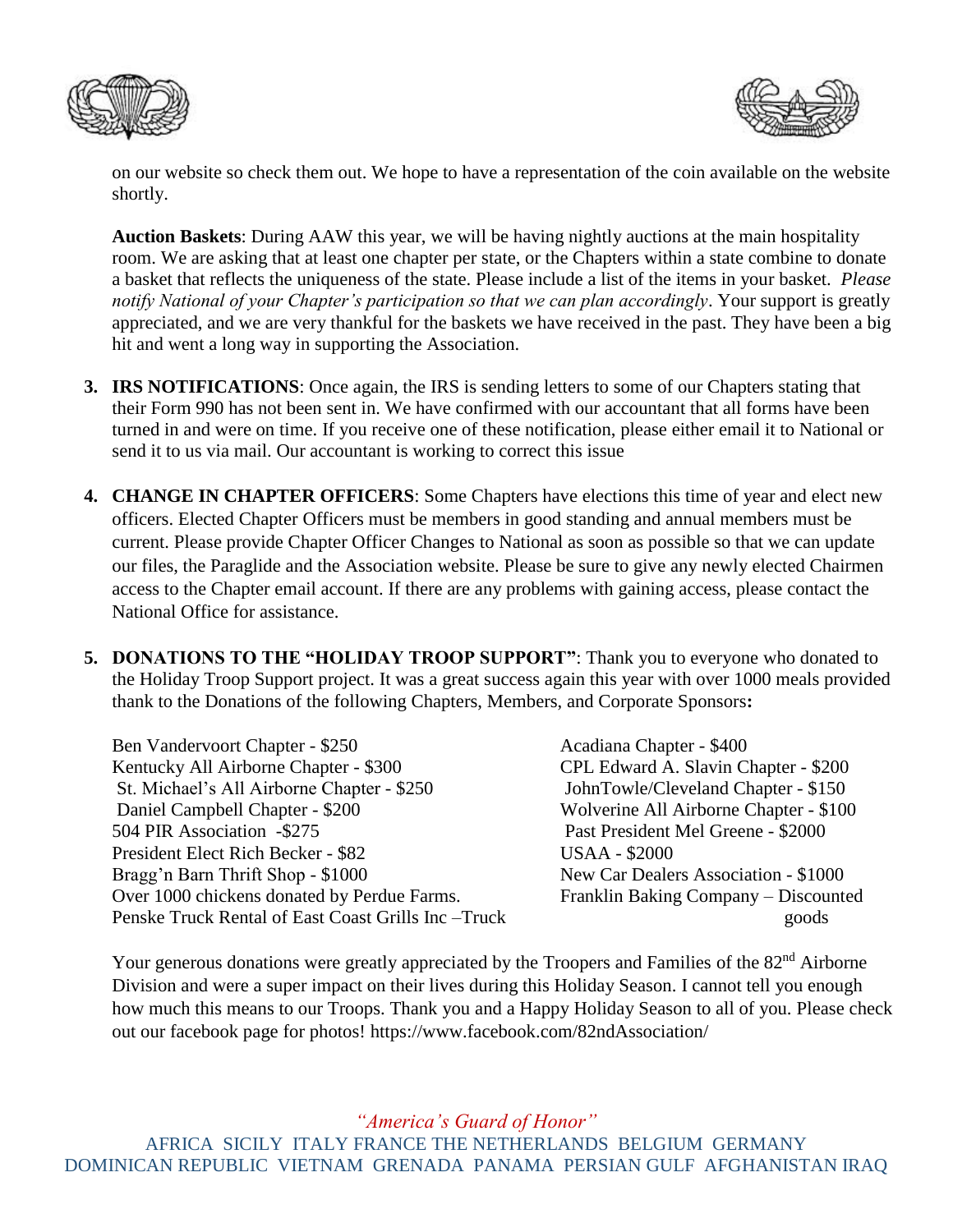



- **6. EDUCATION FUND:** The 82<sup>nd</sup> Airborne Division Association administered 85 Educational grants this year. This could not be possible without the generous donations of our chapters, and this month I want to highlight the Greater Hartford Chapter for their donation of \$2,500 to the 82<sup>nd</sup> Airborne Division Association. Thank you for leading the way with this generous donation this month, that will help the Education Fund continue its mission of providing grants to our members and their family members.
- **7. WINTER 2017 PARAGLIDE**: Please remember that submissions for the Winter 2017 edition of the Paraglide is due by 30 December 2017. Please submit your articles directly to the editor at [paraglide@holmesteads.com](mailto:paraglide@holmesteads.com)
- **8. POSTING CHAPTER EVENTS ON ASSOCIATION WEBSITE**: Please notify National of your Chapter's major one day events so that they can be posted on the Association website and Facebook page. Please submit your flyers to National so that they may be approved for posting. However, only events lasting 2 or more days will be posted in the Paraglide. They will only be placed on the website through the National office after the approval process.
- **9. CERTIFICATES OF APPRECIATION and MERIT**: This is the time of year that Chapters recognize members or businesses for their support of the goals of the Association. You can request a Certificate through the National Office via email. The cost of each Certificate is \$5.00, which includes shipping and handling.
- **10. STATUS OF 501(c)19 TAX EXEMPT STATUS WITH THE IRS:** We have not yet received the 501(c) 19 approval letters for the Chapters, but we will let you know as soon as they are granted, and send each chapter their tax exempt status letter for inclusion in their records. This is a great step forward for the Association, and we expect it to lead to a greater ability in our requests for donations. Thank you to everyone who helped the Association in making this possible.

**11. CHAPTER PORTION OF MEBERSHIP DUES VIA PAYPAL:** At the end of January 2018, we will again be sending out the Chapter portion of membership dues to the Chapters. If your PayPal account was not set up in the past and your funds were returned to us, those funds will be included in the January funds so that you will not lose any of the funds due to you. Please ensure your PayPal accounts are set up so that your funds will clear quickly. You will receive a notice in your Chapter email account letting you know that the funds are available for you to accept and transfer to your account. We will only be making payments to the Chapters through PayPal and will not be issuing checks anymore. If your account is not set up by January, and the money is returned to us by PayPal, we will hold your funds for you until you are able to set up your account and then reissue your payments to you when the next funds are issued in July 2018. You will not lose the money. If you still have any questions or need help in setting up your account, please call us, and we will assist you. All this information has been previously sent to all the Chapter Chairmen, including tutorials on accessing your Association email accounts and tutorials on setting up your PayPal accounts to only receive payments to your bank account, without having to register any credit card, but if any Chairmen has not received this information please call us so

*"America's Guard of Honor"*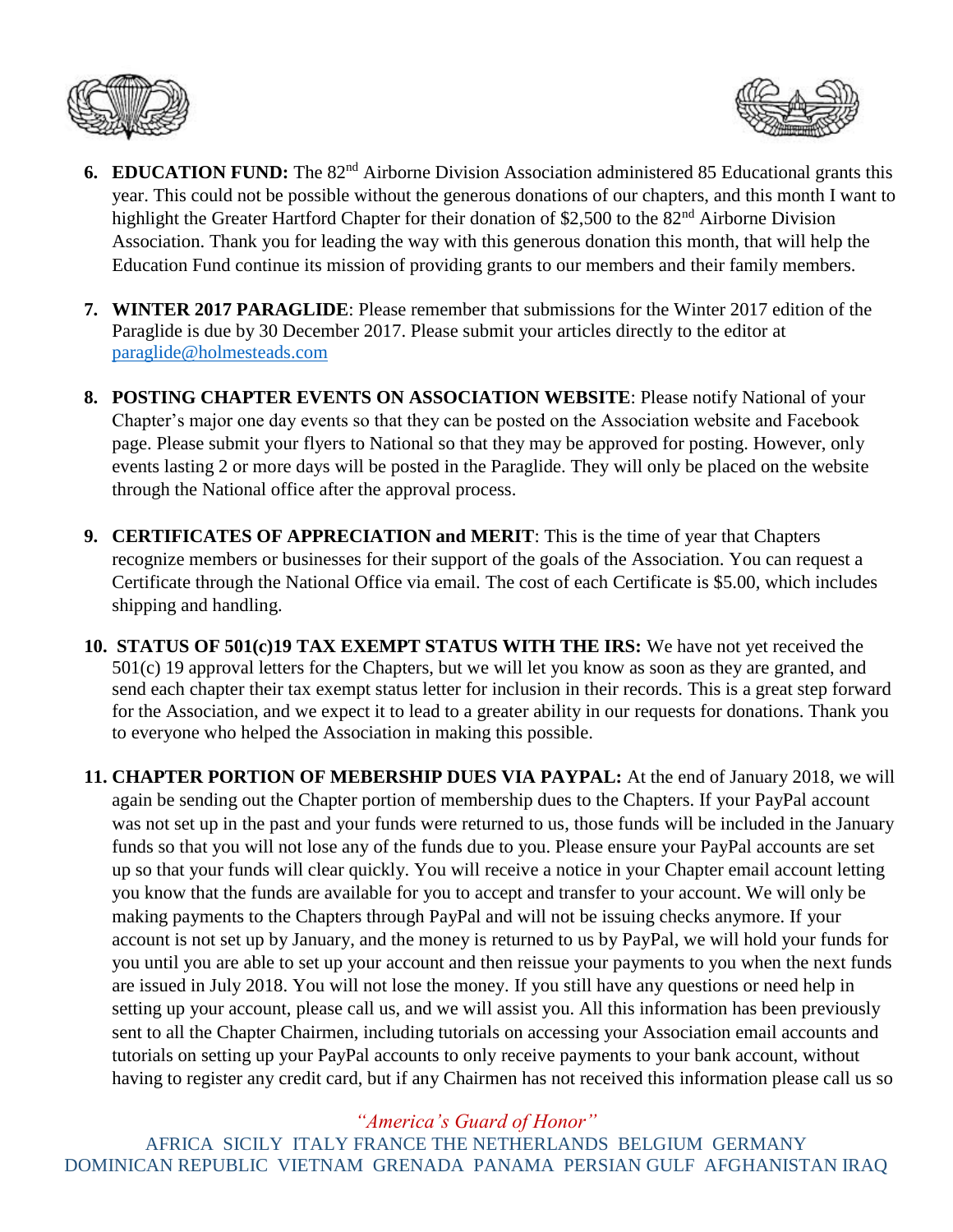



we can get the information to you. We appreciate the help from all the Chapters who have completed this transition, and are ready to help any others who may still be having some problems.

- **12. 2017 CHAPTER FINANCIAL STATEMENTS**: 2017 Chapter Financial Statements, which are required to be furnished by all Association Chapters for inclusion in the Association Group Federal Income Tax Return, will be emailed to all Chapter Chairmen, or their designee, in mid-January. If your Chapter files separately, please notify the National Office on Chapter letterhead signed by the Chapter Chairman.
- **13. 82d AIRBORNE ASSOCIATION USAA CREDIT CARD**: To date, we have approximately 950 cobranded cards which have helped the Association bring in approximately \$90,000 over the past several years. Please continue to support the Association by supporting the program. To get a co-branded Association card, please call 855-755-8263 or go to [www.usaa.com/82nd.](http://www.usaa.com/82nd) If you use a credit card, please choose the card that supports the Association
- **14. E-NEWS BULLETIN**: Members who have shared their email address with the Association receive our E-news bulletin which contains informative articles about the 82nd Airborne Division, the Airborne community, the Military, Veterans issues, and even Association related articles and information. If you don't already receive this important and informative bulletin, please send us your email address so that we can add you to the list. Although we have had requests, we are only offering this benefit to our Association members. Sign up today and keep up to date on Airborne issues!
- **15. ATTENDANCE OF NATIONAL OFFICERS**: Act now to request the attendance of the Association President to your Chapter events. Please send invitations by mail or email and send a copy to the Executive Director. Requests for participation of National Officers in Chapter or Regional events should be coordinated with the respective Officer(s) and submitted in writing to the Executive Director of the Association. Please allow as much lead time as possible so that the Officer(s) can plan ahead. Please remember that all events can be published in the Paraglide and on the Association website (Events).

## **16. NEW NATIONAL OFFICE EMAIL ADDRESS CHANGES:**

Executive Director Bill Bauer - [execdir@82ndairborneassociation.org.](mailto:execdir@82ndairborneassociation.org) This address is for information from Chapters concerning questions from Chapter Chairmen, by-laws, by-law changes, Chapter startups or Chapter shut-downs, serious infractions by Association members, assistance from the National Office in running Chapter events, Chapter refunds for new and renewed memberships, donations, and any information the Chapter Chairmen deems necessary for the Executive Director's attention.

Executive Secretary Laura Bauer – [execsec@82ndairborneassociation.org.](mailto:execsec@82ndairborneassociation.org) This address is for information on Chapter financial statements, Chapter reports, Chapter events, TAPS submissions, arranging appointments, questions concerning our website, submission requests for items to be placed on our website, facebook and in the Paraglide (Not for submission of your Chapter Paraglide Article. They will continue to be sent to the Paraglide Editor), questions on All American Week registration, and any information that Chapters would like communicated to the entire Association.

*"America's Guard of Honor"*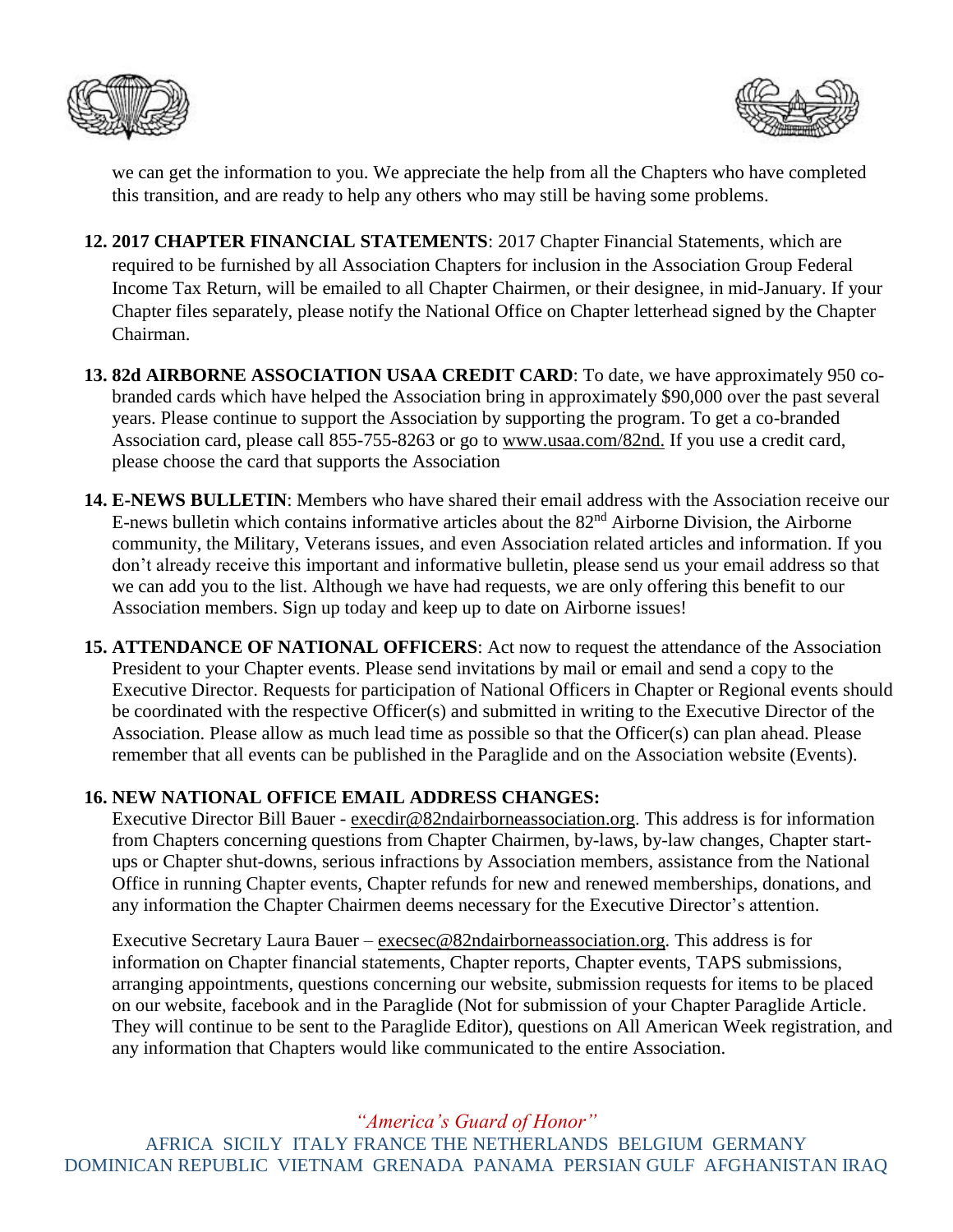



Administrative Assistant Lory Johnston–  $\underline{admin@82}$ ndairborneassociation.org. This address is for all information concerning membership. New membership, membership renewals, changes to membership information, submission of membership report changes, and any other information concerning membership.

- **17. MISSISSIPPI CHAPTER REQUEST:** The Officers of the Mississippi Chapter are unable to continue in their positions and have been unable to find replacements. If there is any member of the Mississippi Chapter who wants to help to keep this Chapter from closing by assuming an Officer position please contact the National Office.
- **18. WITHIN THE DIVISION AND FORT BRAGG**: Please visit the following 82d Airborne Division websites to find out what is happening within the Division and sign up for our E-News bulletin: <http://www.dvidshub.net/image> and [http://www.bragg.army.mil/82nd/pages/default.aspx.](http://www.bragg.army.mil/82ND/Pages/default.aspx) Also, don't forget to check out the Division's Facebook page<https://www.facebook.com/82ndAirborneDivision>
- **19. ASSOCIATION UPCOMING EVENTS**: Please announce the following upcoming regional events at Chapter meetings, via the Chapter newsletter and website. Registration and information on these events were published in the Paraglide and also on the Association's website at the following link: [www.82ndairborneassociation.org/events.html.](http://www.82ndairborneassociation.org/events.html) If you would like to have the Association President or Executive Director attend your event, please send an invitation to the National office in enough time for us to plan and we will do our best to attend.
	- a.  $10^{th}$  Anniversary Hilton Head Weekend, 22-25 February 2018 is at Hilton Head Island, SC and is hosted by the Ben Vandervoort All Airborne Chapter. POC is Bill Eberle 843-682-4171. The host hotel is **Hilton Head Marriott Resort & Spa** 888-511-5086 or online at <http://cwp.marriott.com/hhhgr/82ndairborne>
- **20. 4th ANNUAL ASSOCIATION 50/50 RAFFLE:** We are gearing up to make our 4<sup>th</sup> Annual 50/50 Raffle even more successful than the previous years. The drawing will be held on Saturday, 11 August 2018 at the Airborne Heritage Banquet during our 72nd National Convention. You do not have to be present to win, but you do need to enter!
- **21. FACEBOOK PAGE: 'Like Us'** at https://www.facebook.com/82ndAssociation/. *This is the ONLY official Facebook page of the Association. We have no affiliation with any other sites that are using the Association's name!* We would love to receive pictures or information from the Chapters of events that they have hosted to share with our members!
- **22. CLOSED FOR THE HOLIDAYS**: The National Office will be closed from 25 December 2017 through 8 January 2018.
- 23. 76<sup>th</sup> ANNIVERSARY OF THE ATTACK ON PEARL HARBOR: 7 December 2017 marks the 76<sup>th</sup> Anniversary of the Attack on Pearl Harbor. Please take a moment to remember those lost during the Attack and the sacrifices of so many in securing our freedom during WW II.

*"America's Guard of Honor"*